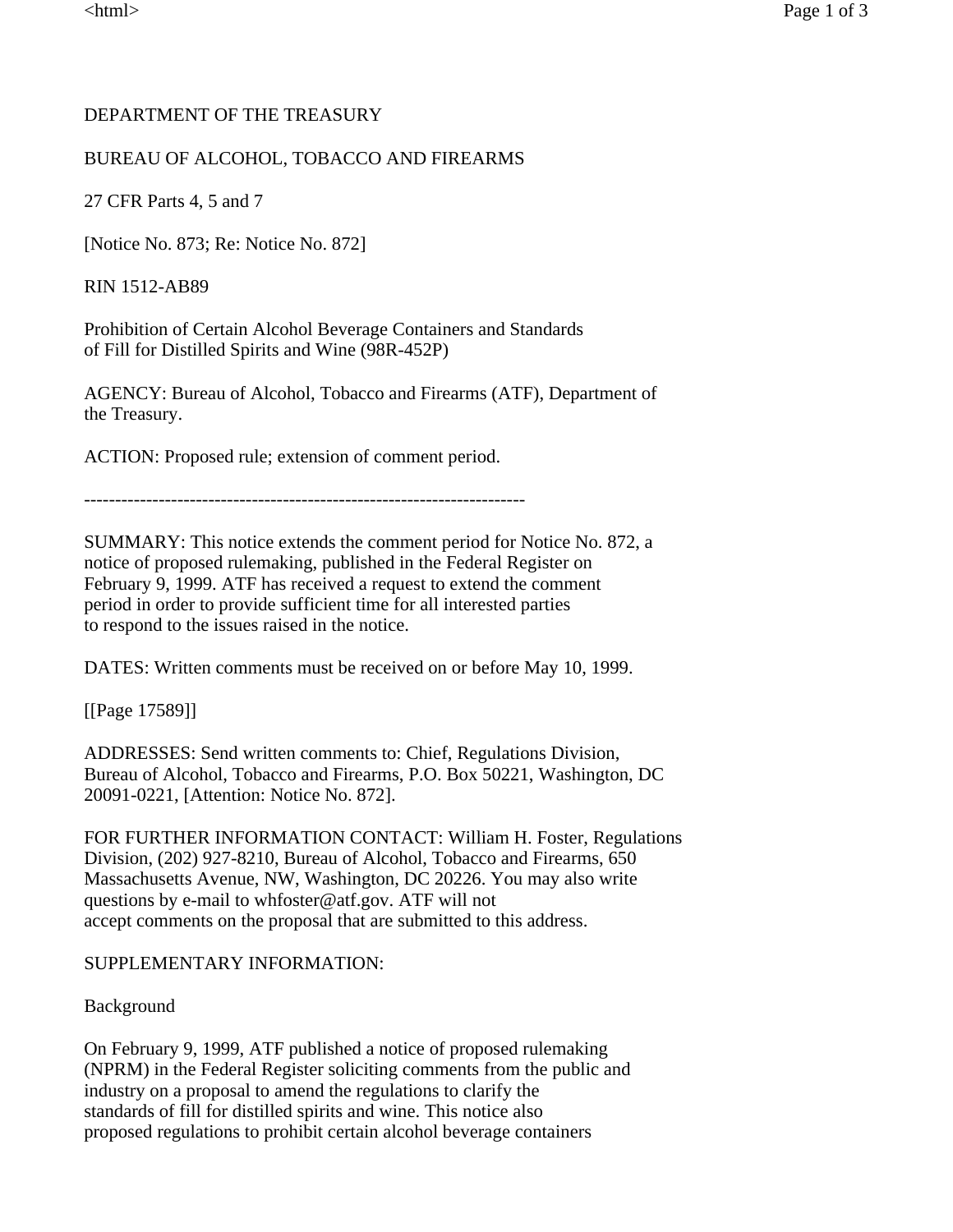that are likely to mislead consumers as to the identity or character of the distilled spirits, wine, or malt beverage products or are likely to be confused with other (non-alcohol) food products. The comment period for Notice No. 872 closes on April 12, 1999.

However, ATF received a request from the National Association of Beverage Importers, Inc. (NABI) to extend the comment period an additional 30 days. NABI, representing the companies that import most of the alcohol beverages brought into the United States, stated that additional time was needed for it to obtain information from its members and foreign counterparts in order to prepare the association's comments.

In consideration of the above, ATF finds that an extension of the comment period is warranted and the Bureau is, therefore, extending the comment period until May 10, 1999.

### **Disclosure**

Copies of Notice No. 872 and written comments will be available for public inspection during normal business hours at: ATF Reference Library, Room 6480, 650 Massachusetts Avenue NW, Washington, DC.

#### Drafting Information

The author of this document is Nancy M. Kern, Regulations Division, Bureau of Alcohol, Tobacco and Firearms.

List of Subjects

27 CFR Part 4

Advertising, consumer protection, customs duties and inspections, imports, labeling, packaging and containers, and wine.

#### 27 CFR Part 5

Advertising, consumer protection, customs duties and inspections, imports, labeling, liquors, and packaging and containers.

#### 27 CFR Part 7

Advertising, beer, consumer protection, customs duties and inspection, imports, and labeling.

#### Authority and Issuance

This notice is issued under the authority contained in 26 U.S.C. 5368, 5301, 7805; 27 U.S.C. 205.

Signed: April 6, 1999. John W. Magaw,